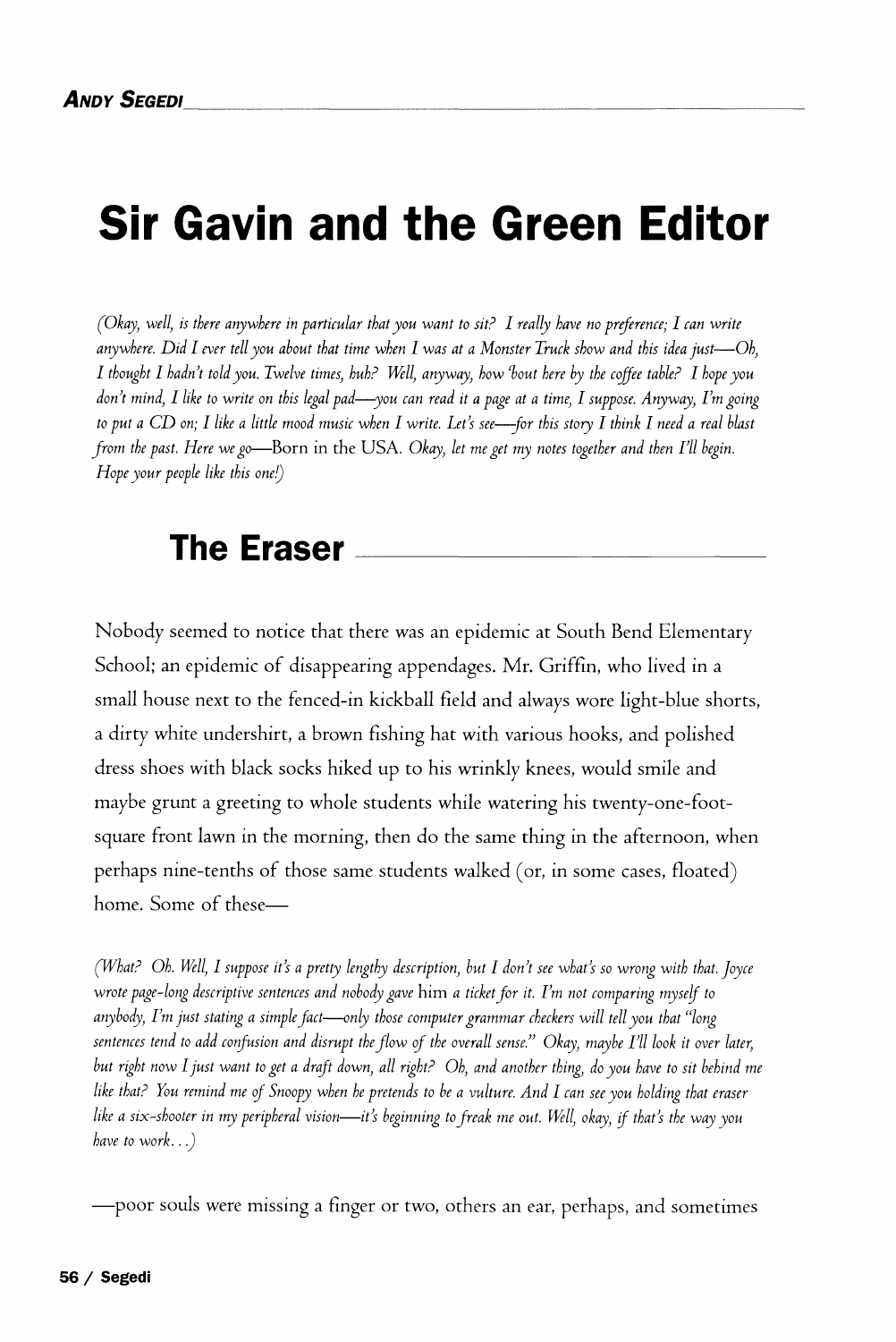a student would lose an entire limb, though this usually took place over a period of time. The stumps from these wounds seemed professionally sutured, as if the part had never been there.

The students themselves were, of course, quite aware of this phenomenon, especially those of Mrs. Kurtz's fourth grade class. It was they, after all, who were the most pathetic examples of this strange plague. Justin Dubie, a shell-shocked young boy who had to put up with enough abuse on account of his rather unfortunate last name, was missing two-and-a-half inches from the middle of his right forearm, leaving his wrist and hand hanging in midair. Nicky Masset, the grinning, bulbous bully who sat behind him, had one nostril fewer than most, which made his labored breathing gurgle all the louder. Elaine Paige, who sat in the front row and always had her hands neatly folded on her desk, had legs, but no knees; she sometimes jumped rope by swinging it through the space where they used to be. And poor Charlie "Crabbie" Krinkle had to sit in a specially modified desk equipped with a baby booster; all that was left of him was his head, shoulders, and arms. He had been in this condition for so long that what was left of his body didn't even float anymore.

Mrs. Kurtz herself was the most feared fourth-grade teacher in the county. Horror stories about her would be passed down from survivors of her class every year, building up to a furor around mid-May when teacher assignments were posted for the following year. Those students unlucky enough to wind up on Mrs. Kurtz's list would walk home looking—and feeling—like inmates on death row. Mrs. Kurtz was built like a German baker, and her piercing *voice* passed on a wave of garlic and curdled milk through yellowed teeth that didn't seem to fit properly into her seething gums. She kept a rolling pin strapped to the side of her desk, and she sometimes slammed it against the metal chalkboard tray to keep students from dozing off. Her hair was a short, tousled silver-grey, and rested above an unusually large, slanted forehead boasting a blue, wormy vein. She was, in short, hell.

*(XJmmm, thart kind of the point, Mr. Greene. Making the teacher a stereotype of all mean teachers adds humor because people read it and say, "Yeah, I had a teacher like that once*—*man, what a witch!" I realize you probably dont understand about this because you, well, you re different from us, but still, try to bear with me, okay? And these arent people I went to school with*—*I changed their names and modified them to*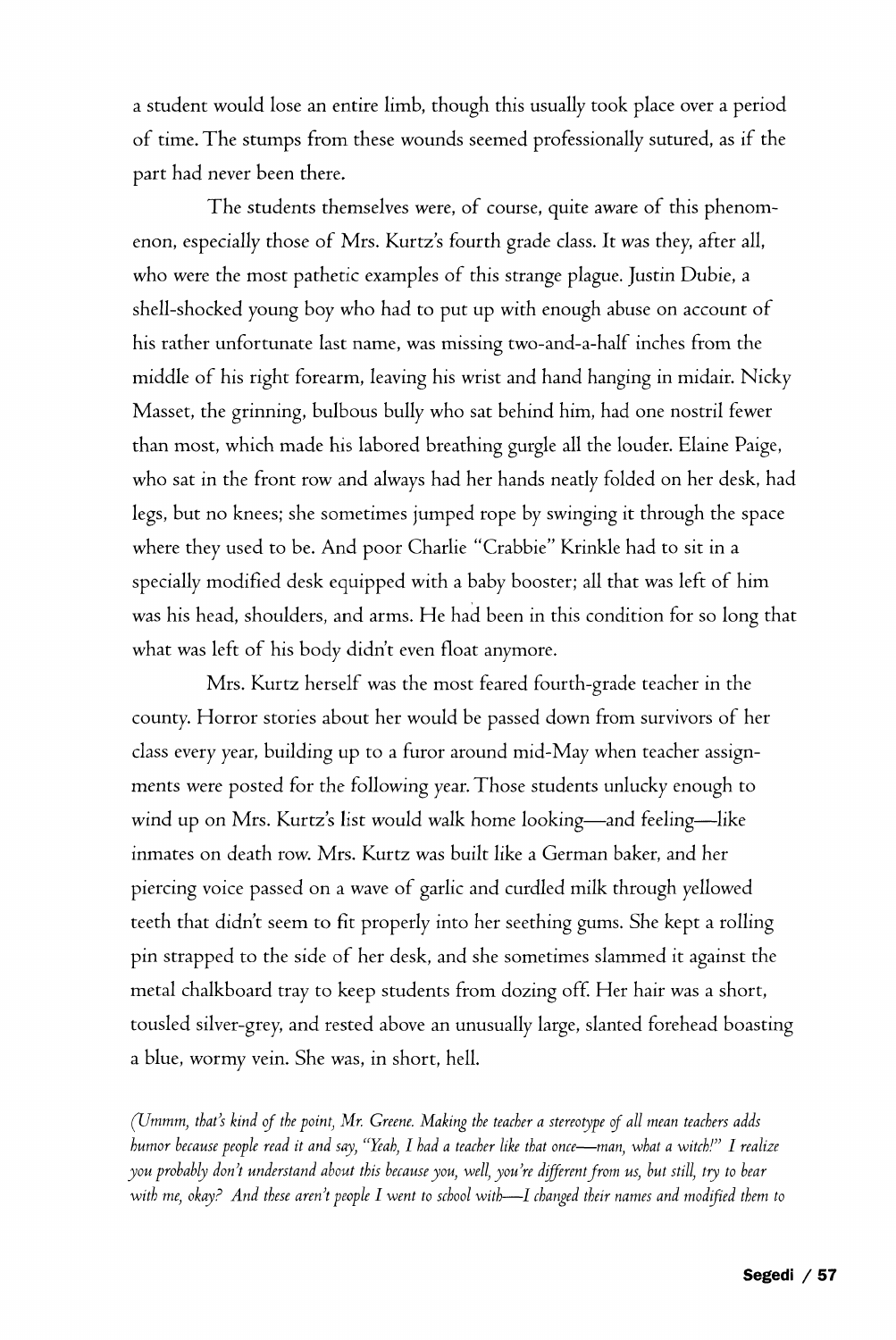*fit with the story. Anyway, who cares if they were? What are they going to do, sue me because I fictionally severed most of their bodies? Well, Charlie might sue me, but Vd sue him right back for all those times he beat me up by the bike rack. Anyway, can we continue? I'd like to finish this before* The X-Files *comes on.*)

On this particular day, class began as usual. Mrs. Kurtz rose majestically from her desk, hands behind her back, strode stiffly to the center of the classroom, dictatorially clicked her heels together, and boomingly addressed the class.

"Good morning, class," she said.

"Good Mooor-ning Miss-ezz Kurtz," the class replied ruefully.

*(Yeah, I know, I know. But in this case, I think it's okay to use a lot of adverbs. I mean, this is supposed to be a cartoonish fantasy, not something by, say, Raymond Carver. Come on, if I wanted editing advice like this I*  could just type this up and run that anal-retentive grammar checker on the computer. And quit caressing that *damn eraser with your*—*whatever that is. It's really unnerving.)* 

"We have a new student, class," Mrs. Kurtz continued CALMLY, "and his name is Gavin McQuinn. Can we all give him a big hello?"

"Good mooor-ning Gaaaa-vin," the class said to the tall skinny boy dressed in black. He was almost as tall as Mrs. Kurtz, and his sharp eyes did not flit around when he looked at her, like everyone else's did. He looked right at her, and grinned . Mrs. Kurtz smiled , and stood up straighter than usual to make herself taller than Gavin.

*(Look, I don't care if you know where this thing is going. Like I said, it's a comic fantasy, not something by Agatha Christie. And another thing, it's mine, so quit erasing my adverbs! Not only is it a presumptuous, automatic editing rule, it's disrupting my concentration. I can't write well with you leaning over me erasing things all the time. Don't get me wrong, Mr. Greene, I appreciate your time and effort, but try to respect my judgment just a little, will you?)* 

The first lesson of the day was Reading. Mrs. Kurtz placed Gavin in with the Fox Group—which was one person light ever since Bobbie-Lynn (pronounced "bobbalin'") Sutherland disappeared a few weeks ago—and called them up to the Reading Circle. The Squirrel, Rabbit, and Skunk groups began their board work—an exercise in their workbooks. Mrs. Kurtz gave Gavin a new book and a bookmark with a fox sticker on it.

"I think we'll start with the story about the meteor shower again. Who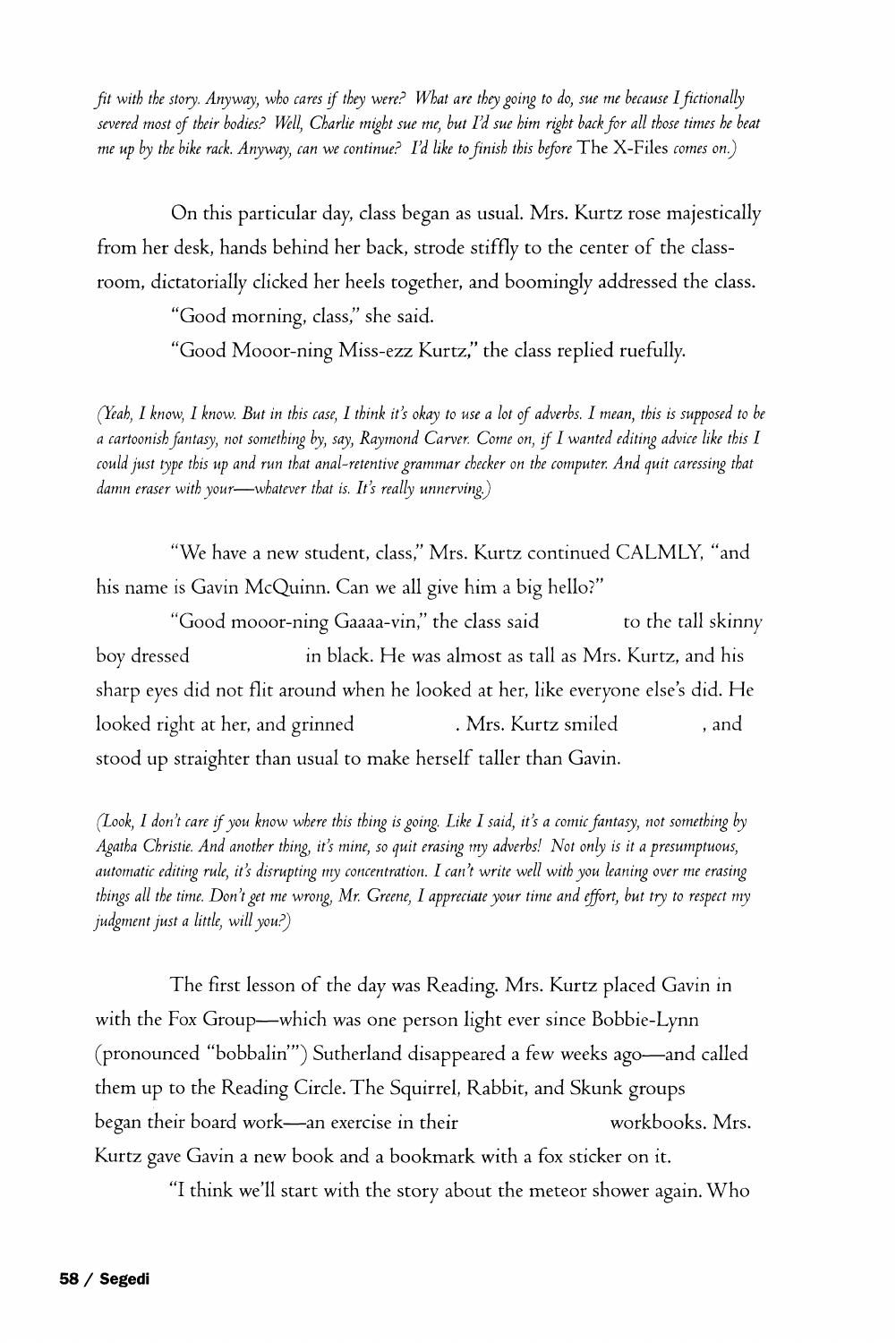wants to begin reading?" Mrs. Kurtz's grinning head swivelled around on her neck like , then settled on Gavin, who sat with his book unopened on his lap. "Gavin, how about you?" "No," he said . Mrs. Kurtz blinked,

*(Okay, this is really starting to piss me off now. You're eliminating every shred of description from this as if it were the Final Solution or something. You're even erasing allusions to my favourite movie, for god's sake. Can't you just read the thing through after Fm done with it? Why not? Well, can t you*—*heaven forhid*—*change the way you work just for once? Fm telling you, even William friggin Faulkner would have an off-day if he had one of you lurking behind him with an eraser. You did? Well, doesn't that just make you the shit. Fisten, Fm going to finish this story, goddammit, and Fm going to finish it the way I want. So you can take that eraser of yours and shove it up your ass!)* 

"What did you say to me?" she asked, the spittle squelching from behind her ill-fitting teeth, like a . Gavin stared right back at her, giving her a look much like Paul Newman's in

"I said no, Mrs. Kuntz," he said, and the class gasped, . Mrs. Kurtz's smile widened. She stood up, taking Gavin by the sleeve of his "Bad Boy Club" T-shirt.

"Excuse me class, I think that Gavin and I have to go outside and clean up some of the erasers," she said, as the class whispered , like a Mrs. Kurtz led Gavin out of the classroom, leaving the class in a state of shock.

*(Hal Now you really look stupid. Your eraser isn't picking everything up now that Fm avoiding it, so now I have these "like a"phrases that have no ending. Really brilliant. I oughtta show this thing to your boss and tell him that you made these retarded corrections. What do you think about that, huh? Hey, what's that supposed to be, an ultimatum? Why the hell would you do that, you're here to help me! Look Fve read stories a lot more predictable than this one. Must've been ones that you edited, huh? Oww! Don't hit me, you asshole! Just let me finish. Fhat's all I want to do. I don't care how predictable it is or how many unnecessary descriptions you think Fm using. I don't. Fucking. Care. And get that eraser out of my face, or so help me, you'll regret it.)* 

About twenty minutes later, the door opened again, and Gavin McQuinn walked inside just as complete as he was when he walked out. In his hand he Id Mrs. K t 's er. Following behi im was Mrs. Kurtz, though her feet and ankles were all that s left of her. She to ith ing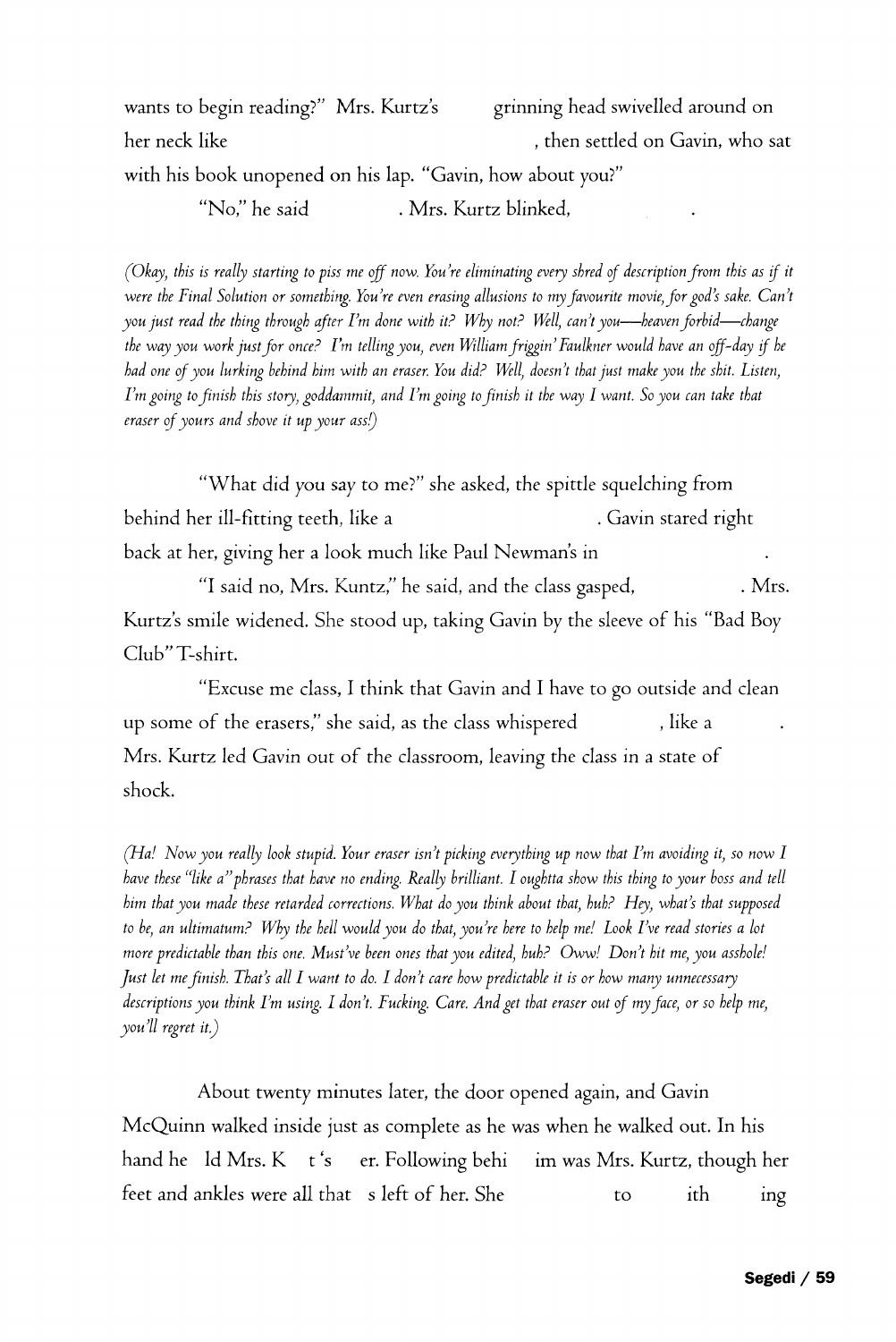*(Cut it ou*—*I mean, stop it! Let me at least finish, you ugly bastard! You're not even reading what Vm writing anymore, you're just erasing whatever you can get a clean swipe at! Vm warning you, hack off!)* 

—the shocked and dismayed class soon became ther , nd they gan to sing oilly ellow just for Gavin. They threw their books out ndow, long with Mrs. Kurtz's rolling pin, her ion of raser, the n her desk drawers, nd rrogant rray of— *(!!stopitstopitstopitstopitstopitstopitstopitstopitstopitstopitstopitstopits^*  — melly extra pair of lse teeth. There was uch oicing, which on until in and —

*(Okay! Stop it! I surrender! Just give me a chance, and I'll write whatever you want. Just stop erasing my story okay? No more excessive description, no more predictable actions, no more campy dialogue, whatever you*  say. Do we have a deal? I'll start back a little ways, and I promise you that you won't be able to predict the *ending. I swear. Really. Okay? Just put the eraser down. Thaaaaaaat's good)* 

About twenty minutes later, the class began to worry. It never took this long. Although they knew that if Mrs. Kurtz caught them, they would probably lose something, several of the students crowded about the window overlooking the playground. Gavin stood, alone, by the brick wall next to the seesaws. In his left hand he held Mrs. Kurtz's eraser. On the wall were the remnants of Mrs. Kurtz—several eraser-shaped blotches of brownish-pink powder, spread out over the red brick.

*(Sorry, I couldn't help adding a little bit of description there. Oh, and I guess I must have put in some alliteration, too. I'm really sorry, Mr. Greene. It won't happen again. Just a momentary lapse of reason, I guess.)* 

"He got her! He got Mrs. Kuntz!" screamed Justin Dubie from the window, though it is difficult to describe how he screamed without actually describing it. In his seat, Charlie laughed and clapped his hands—it was all he could do. Outside, Gavin smiled the kind *of* smile people make when they are happy about something. He raised the eraser up to the sky, but not in any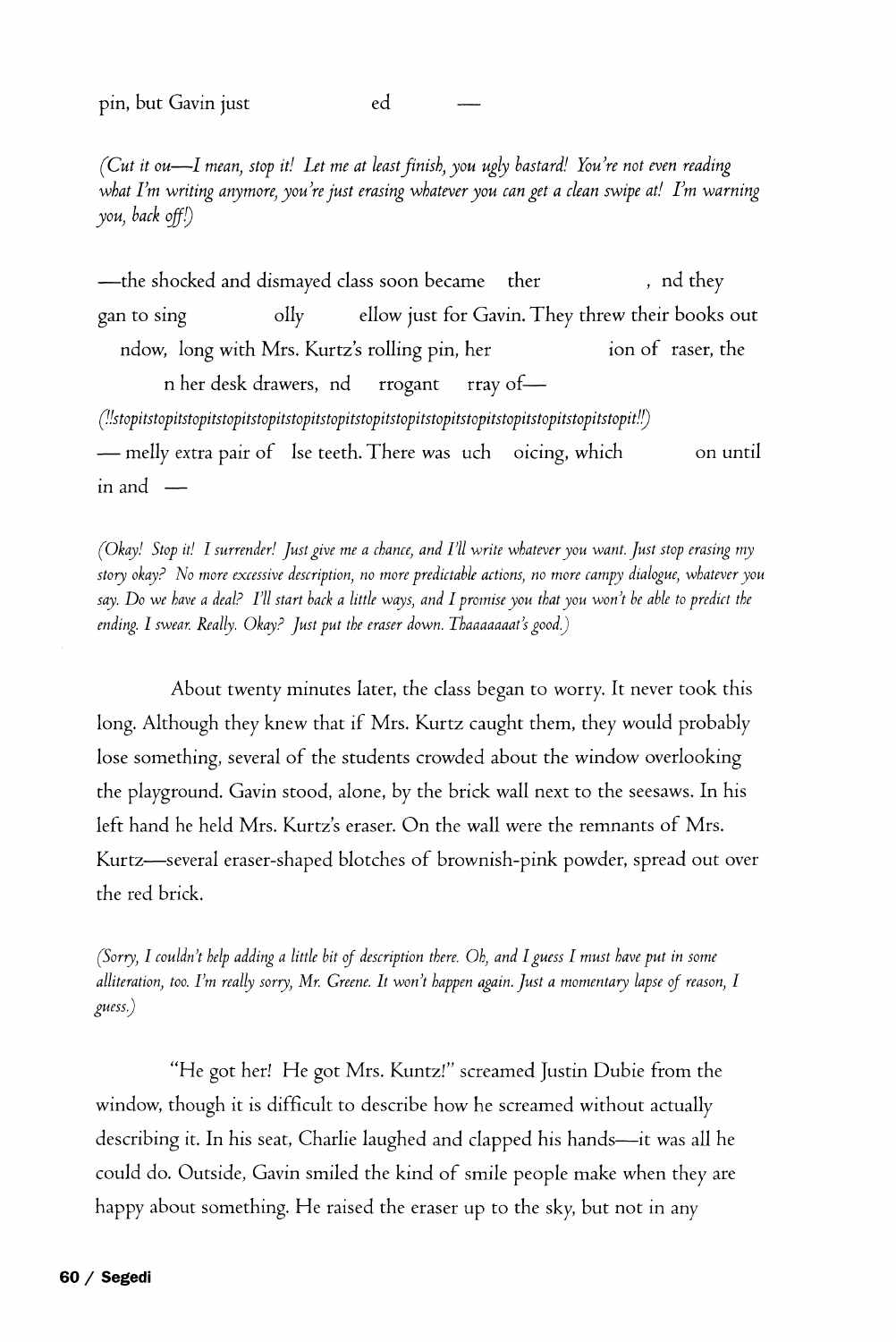particular way that may remind people of something that knights did *in* Medieval times.

"There is One more!" he cried, and stormed off down the street, eraser held high in the air, not at all reminiscent of a torch held by athletes for some special event every four years. When he passed Mr. Griffin's house, he waved it in the air at him. Mr. Griffin dropped his garden hose and ran inside. Gavin laughed the kind of laugh people make when they feel powerful and continued on down the street. He finally came to an apartment building that for no particular reason was covered in vines. The guard let him through as soon as he saw the eraser in Gavin's hand.

*(Excuse me, hut Fm going to get a glass of water. All of this writing is making me thirsty. Want anything? Oh, that's right, you have trouble with cups and glasses. Okay, Fll be right back. What? Oh, I take my keys everywhere with me. It's just one of my little quirks, you know, adding silly things like description in my stories, carrying my keys around, things like that. Fll be back in a sec.* [Clunk. Water running. Fumbling. Water stopping. Glass tinkling. Footsteps on linoleum.] *There. That's better. Almost done now. Fm going to write this last page over here*—*it's sort of a surprise and I don't want to give it away. Don't worry, you'll like it.)* 

Gavin approached room 238, eraser in hand. As expected, the door was ajar. He walked through the kitchen, noticing a dry glass and a spoon laying on the otherwise empty formica counter. His Reeboks pressed softly against the linoleum as he made his way toward the entrance to the living room. A skinny, rather flustered-looking young man dressed in black was sitting on the edge of a *coffee* table, furiously scribbling on a yellow legal pad that he held so close to his face it almost hit his nose. A horrid green insectile beast roughly the size of a monkey sat twitching on a couch behind the coffee table, wielding a well-worn eraser. A wooden sign with the word "EDITOR #1138" hung about its neck. Gavin inched along the far wall of the room without attracting the beast's attention—it was holding a page from the writer's legal pad in one of its claws and clicking its mandibles while reading it.

The writer tore off the final page from the pad and handed it to the creature, who eagerly grabbed it and continued reading. Soon the clicking mandibles stopped. The writer turned and winked at Gavin, who was now lurking in the beast's periphery, eraser in hand. The beast's eyes squelched down